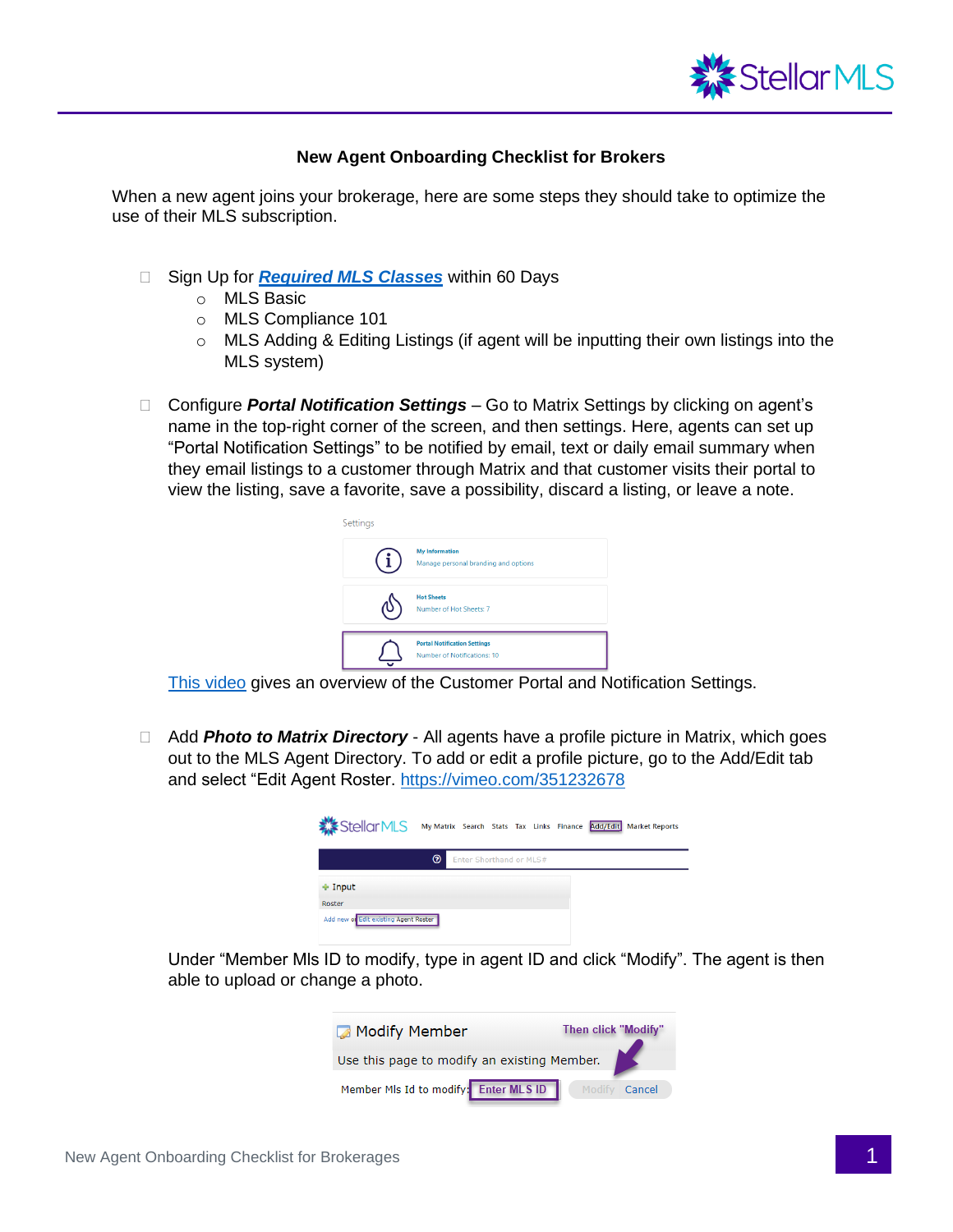

□ Set up *Branding and Personalization in Matrix* – Go to Matrix Setting by clicking on agent's name in the top-right corner of the screen, and then settings. The My Information section offers several personalization options that can be configured. These are described below, and also highlighted in [this video.](https://vimeo.com/464321206)

Settings



- o *Information* Agent's name, title, phone, office, email, web site, tagline, etc. can be updated here. Please note that if their name or contact information ever change, they must contact their local Realtor® board in addition to changing it here. The information in this section is only what shows up in the customer portal, not on listings and reports.
- o *Header & Footer* Create a header to show up in the customer portal and on their agent web page. Select from a variety of default headers or upload a custom header. Upload a photo to appear in header. Choose up to five lines of text to appear in header, and set the background color, text color, and transparency level of the background color. Then choose whether or not to include a footer, and if so, choose up to four lines of information to include in the footer along with the footer color scheme.
- o *CMA Cover Sheet* Create a cover sheet for when you develop CMAs through the Matrix CMA wizard. Upload a photo and add contact information.
- o *Email Signature* Create an email signature for when agent emails listings out through Matrix. If the agent would like to add a photo to their email signature, click the image icon. They can either select the image from their CMA Cover Sheet tab, or link to the URL of an image hosted on an external site.
- o *Agent Webpage* A free, basic web page is available through Matrix. To configure this, go to the My Matrix tab and select Information. Then go to the Agent Web Page tab. Agents may want to set up their Header and Portal Profile first. Under the Agent Web Page tab, agents will have the opportunity to enable their web page, see the URL, add home page content, set up their search form preferences, and include a sign-up sheet to the page. Note that an agent can forward a domain that you own to this web site.
- o *OneHome* Upload photo and contact information to appear in consumer-facing OneHome portal. Update the greeting that appears in the OneHome Agent Profile.
- □ Complete *Agent Profile* Stellar MLS offers many products to its subscribers, driving several different areas of one's real estate business. This can be exciting, but also overwhelming to new agents. As part of our commitment to create a curated customer journey, Stellar MLS has recently launched Agent Profiles. By having agents complete a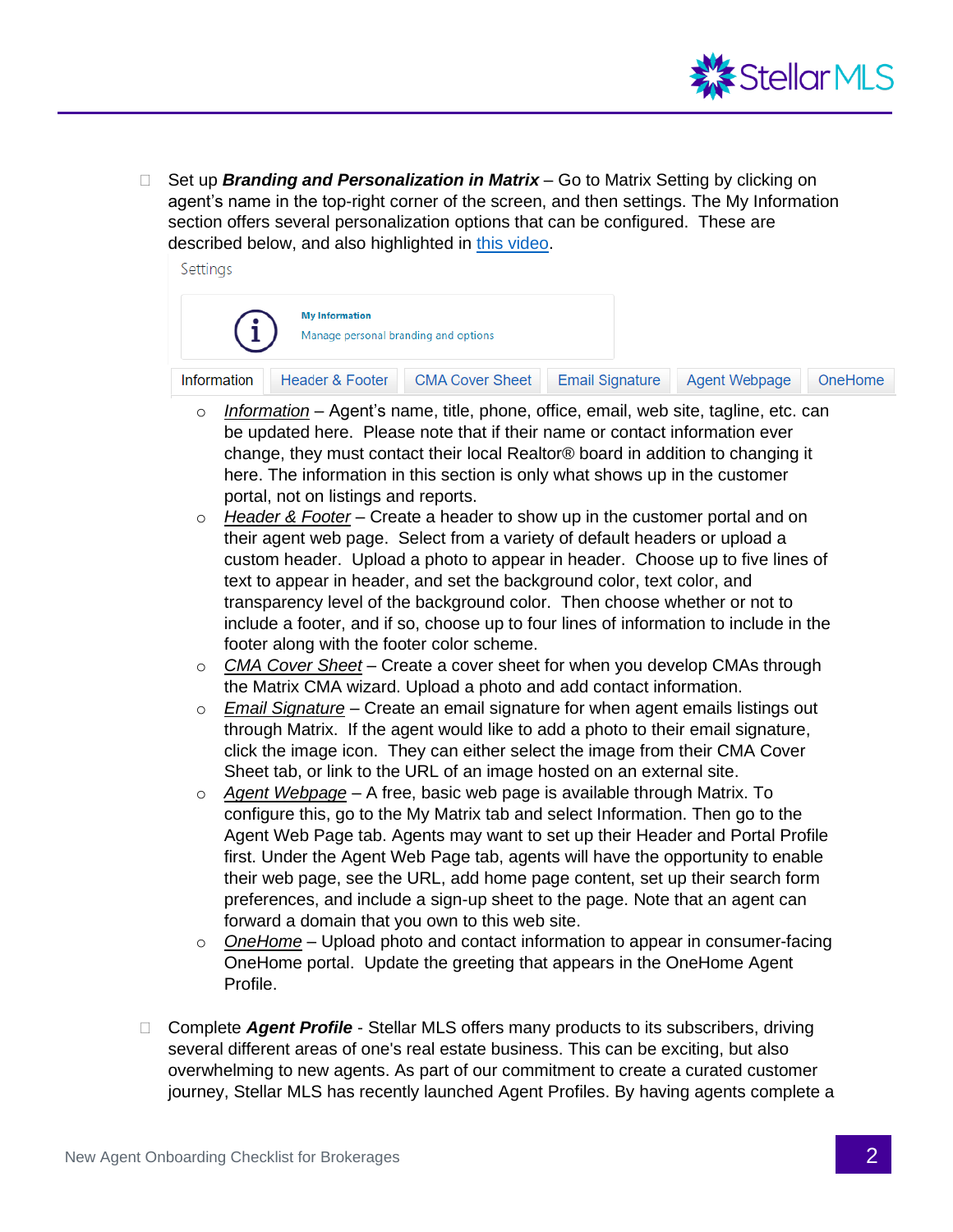

profile letting us know about their business needs, we are able to better target our marketing and communications to those agents, sending them details on the products and updates that will best serve their needs!

Profiles can be accessed by logging into Stellar Central at stellarmls.com, click "My MLS Account" from the navigation menu, and then "My Profile".

- □ Set up Lead Generation Tools if an agent plans to use tools such as Remine Cloud CMA, or Homesnap, they should add their branding to these products.
	- o For Remine, the agent can click on their name on the side menu to access their settings. Here they can add their photo and create a URL for the consumerfacing site.



 $\circ$  For Cloud CMA, after creating an account, the agent should click on their initials in the top corner. Here, they can access all of their account settings, including their profile, contact info, and Custom Pages.



 $\circ$  For the MLS Touch app, agents should download the app and login with their MLS credentials. Then, from the "More" menu option on the bottom, go to "Brand and Share" to customize branding and access a link to share with consumers.



 $\circ$  For Homesnap, agents should download the app and create an account. Under the "Me" tab, they can add a photo. They can also access the link to their branded consumer-facing site here.